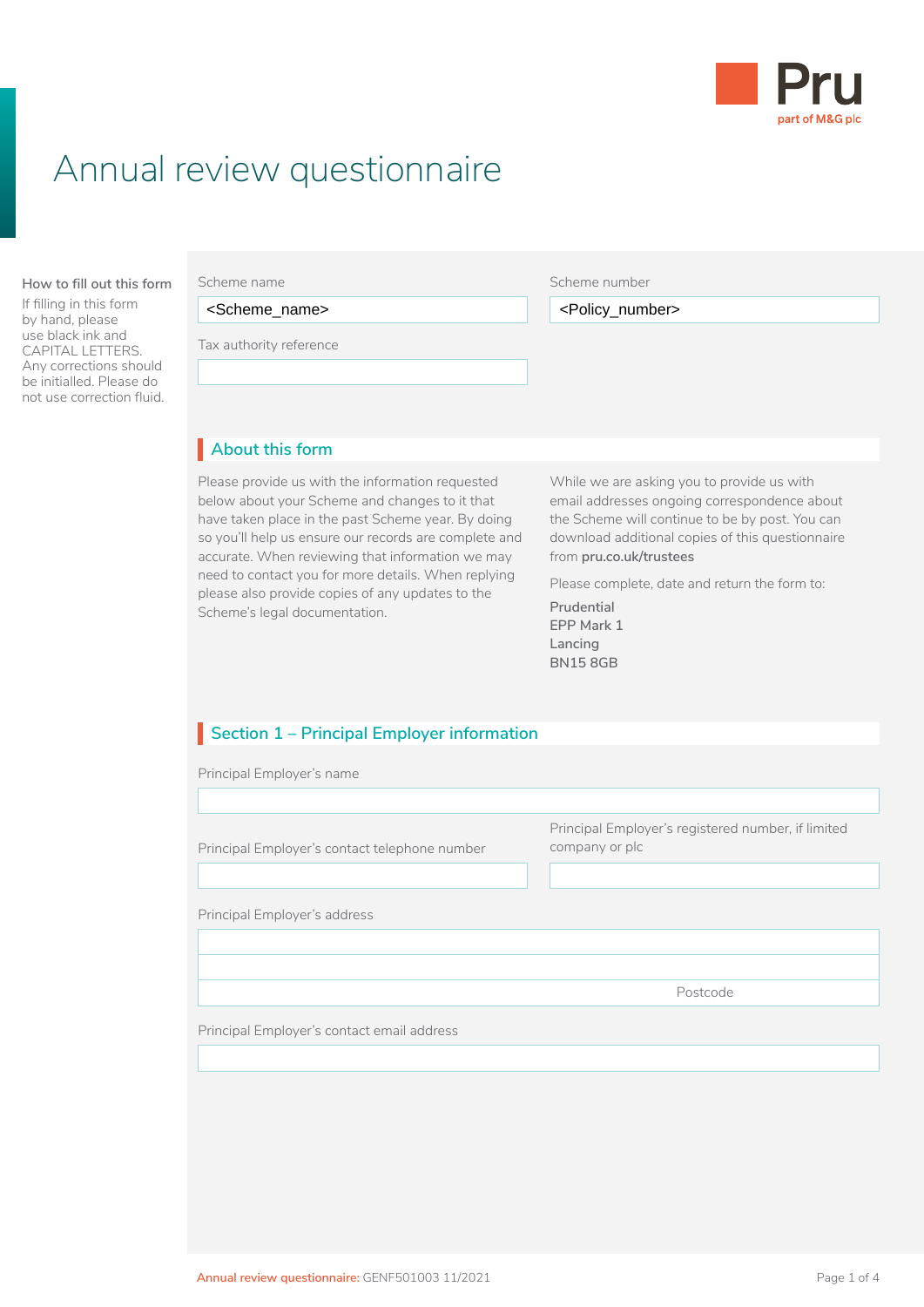## **Section 1 – Principal Employer information – continued**

Change of Principal Employer.

If this has taken place in the past Scheme year, provide effective date and updated details.

Change of trading status (eg ceasing to trade, in receivership, in liquidation, etc). If this has taken place in the past Scheme year, provide effective date and updated details

Change of employer status (eg sole trader to partnership, or limited company to plc). If this has taken place in the past Scheme year, provide effective date and updated details

If the employer is a partnership, have any of the partners changed?

If this has taken place in the past Scheme year, provide effective date and updated details, include their names and addresses

## **Section 2 – Trustee information**

**If the Principal Employer is the sole Scheme Trustee, tick this box and move onto Section 3 where only one set of signatures is needed.** 

**Complete this section if there are Scheme Trustees other than the Principal Employer.**

| Trustee's full name             | Trustee's contact telephone number                     |
|---------------------------------|--------------------------------------------------------|
|                                 |                                                        |
| Trustee's full address          | Trustee's registered number, if limited company or plc |
|                                 |                                                        |
| Postcode                        |                                                        |
| Trustee's contact email address |                                                        |
|                                 |                                                        |
| Trustee's full name             | Trustee's contact telephone number                     |
|                                 |                                                        |
| Trustee's full address          | Trustee's registered number, if limited company or plc |
|                                 |                                                        |
|                                 |                                                        |
| Postcode                        |                                                        |
|                                 |                                                        |
| Trustee's contact email address |                                                        |

 $\Box$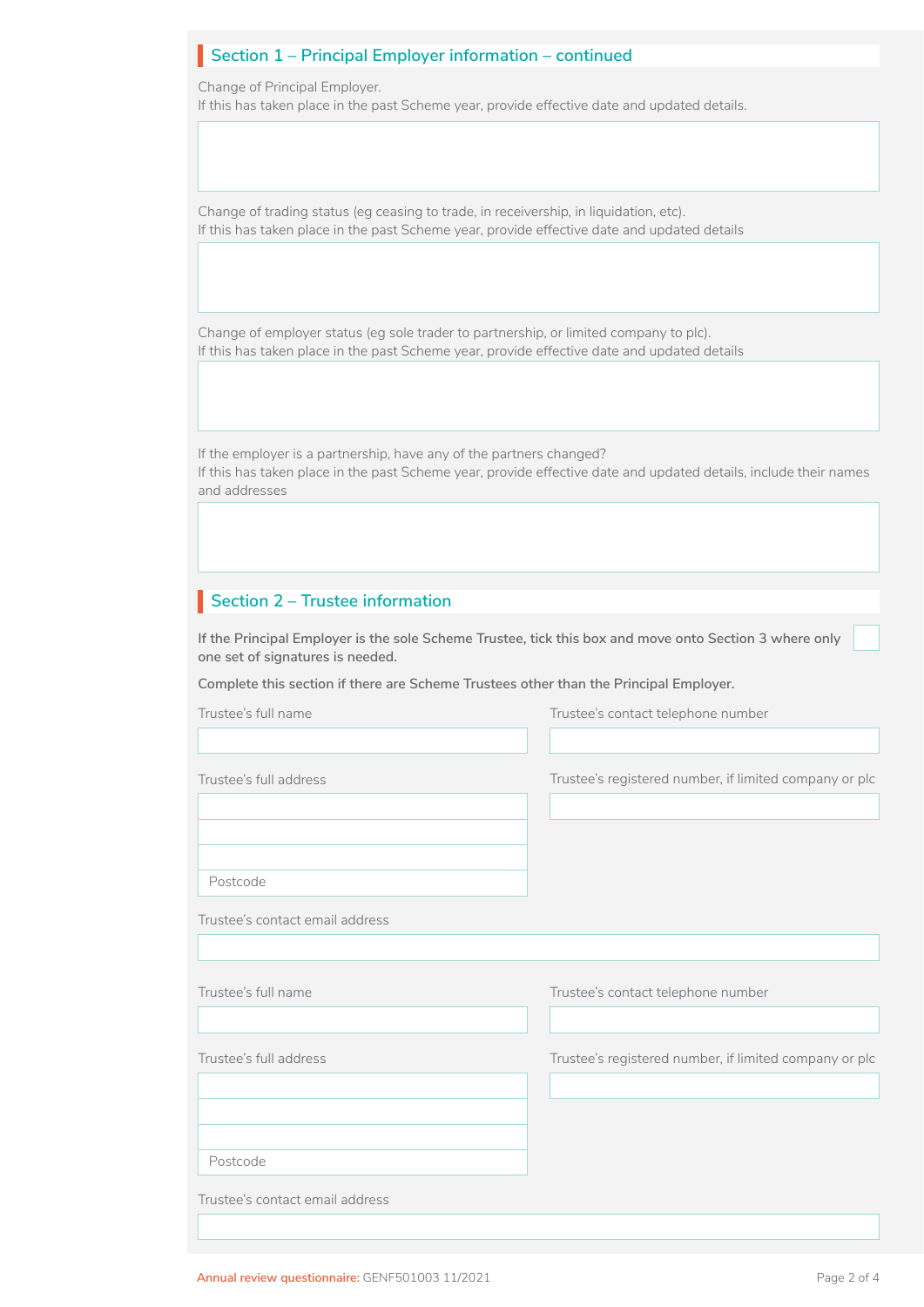### **Section 2 – Trustee information – continued**

| Section 2 - Trustee information - continued                                                                                                                                                                                                                                                                                                                                                                                                                            |                                                                                                                                                                                                                                                                                                                                                                                                                             |
|------------------------------------------------------------------------------------------------------------------------------------------------------------------------------------------------------------------------------------------------------------------------------------------------------------------------------------------------------------------------------------------------------------------------------------------------------------------------|-----------------------------------------------------------------------------------------------------------------------------------------------------------------------------------------------------------------------------------------------------------------------------------------------------------------------------------------------------------------------------------------------------------------------------|
| Trustee's full name                                                                                                                                                                                                                                                                                                                                                                                                                                                    | Trustee's contact telephone number                                                                                                                                                                                                                                                                                                                                                                                          |
|                                                                                                                                                                                                                                                                                                                                                                                                                                                                        |                                                                                                                                                                                                                                                                                                                                                                                                                             |
| Trustee's full address                                                                                                                                                                                                                                                                                                                                                                                                                                                 | Trustee's registered number, if limited company or plc                                                                                                                                                                                                                                                                                                                                                                      |
| Postcode                                                                                                                                                                                                                                                                                                                                                                                                                                                               |                                                                                                                                                                                                                                                                                                                                                                                                                             |
| Trustee's contact email address                                                                                                                                                                                                                                                                                                                                                                                                                                        |                                                                                                                                                                                                                                                                                                                                                                                                                             |
| Trustee's full name                                                                                                                                                                                                                                                                                                                                                                                                                                                    | Trustee's contact telephone number                                                                                                                                                                                                                                                                                                                                                                                          |
| Trustee's full address                                                                                                                                                                                                                                                                                                                                                                                                                                                 | Trustee's registered number, if limited company or plc                                                                                                                                                                                                                                                                                                                                                                      |
|                                                                                                                                                                                                                                                                                                                                                                                                                                                                        |                                                                                                                                                                                                                                                                                                                                                                                                                             |
| Postcode                                                                                                                                                                                                                                                                                                                                                                                                                                                               |                                                                                                                                                                                                                                                                                                                                                                                                                             |
| Trustee's contact email address                                                                                                                                                                                                                                                                                                                                                                                                                                        |                                                                                                                                                                                                                                                                                                                                                                                                                             |
| Please continue on a separate sheet of paper, if necessary.                                                                                                                                                                                                                                                                                                                                                                                                            |                                                                                                                                                                                                                                                                                                                                                                                                                             |
| Section 3 - Declaration                                                                                                                                                                                                                                                                                                                                                                                                                                                |                                                                                                                                                                                                                                                                                                                                                                                                                             |
| Once this document has been fully completed, the<br>following declaration must be signed by:<br>Two representatives of the Principal Employer and, if<br>the Principal Employer is not the sole Scheme Trustee,<br>also by all the other Trustees of the Scheme (or an<br>authorised representative), in the space provided.<br>Please remember to date the form.<br>We the undersigned confirm the information<br>provided in this questionnaire is true and correct. | We undertake to inform Prudential immediately:<br>(i) of any change of name and/or address of any<br>participating employer or Trustee;<br>(ii) the proposed inclusion of any new employer in<br>the Scheme;<br>(iii) the proposed appointment of any new Trustee to<br>the Scheme;<br>(iv) the removal or resignation of any existing<br>Trustee; and<br>(v) any other material Scheme change eg change of<br>Scheme name. |
| Full name                                                                                                                                                                                                                                                                                                                                                                                                                                                              | Full name                                                                                                                                                                                                                                                                                                                                                                                                                   |
|                                                                                                                                                                                                                                                                                                                                                                                                                                                                        |                                                                                                                                                                                                                                                                                                                                                                                                                             |
| Position                                                                                                                                                                                                                                                                                                                                                                                                                                                               | Position                                                                                                                                                                                                                                                                                                                                                                                                                    |
| Signature                                                                                                                                                                                                                                                                                                                                                                                                                                                              | Signature                                                                                                                                                                                                                                                                                                                                                                                                                   |
| For and on behalf of the Principal Employer                                                                                                                                                                                                                                                                                                                                                                                                                            | For and on behalf of the Principal Employer                                                                                                                                                                                                                                                                                                                                                                                 |

(and Scheme Trustee, if appropriate)

(and Scheme Trustee, if appropriate)